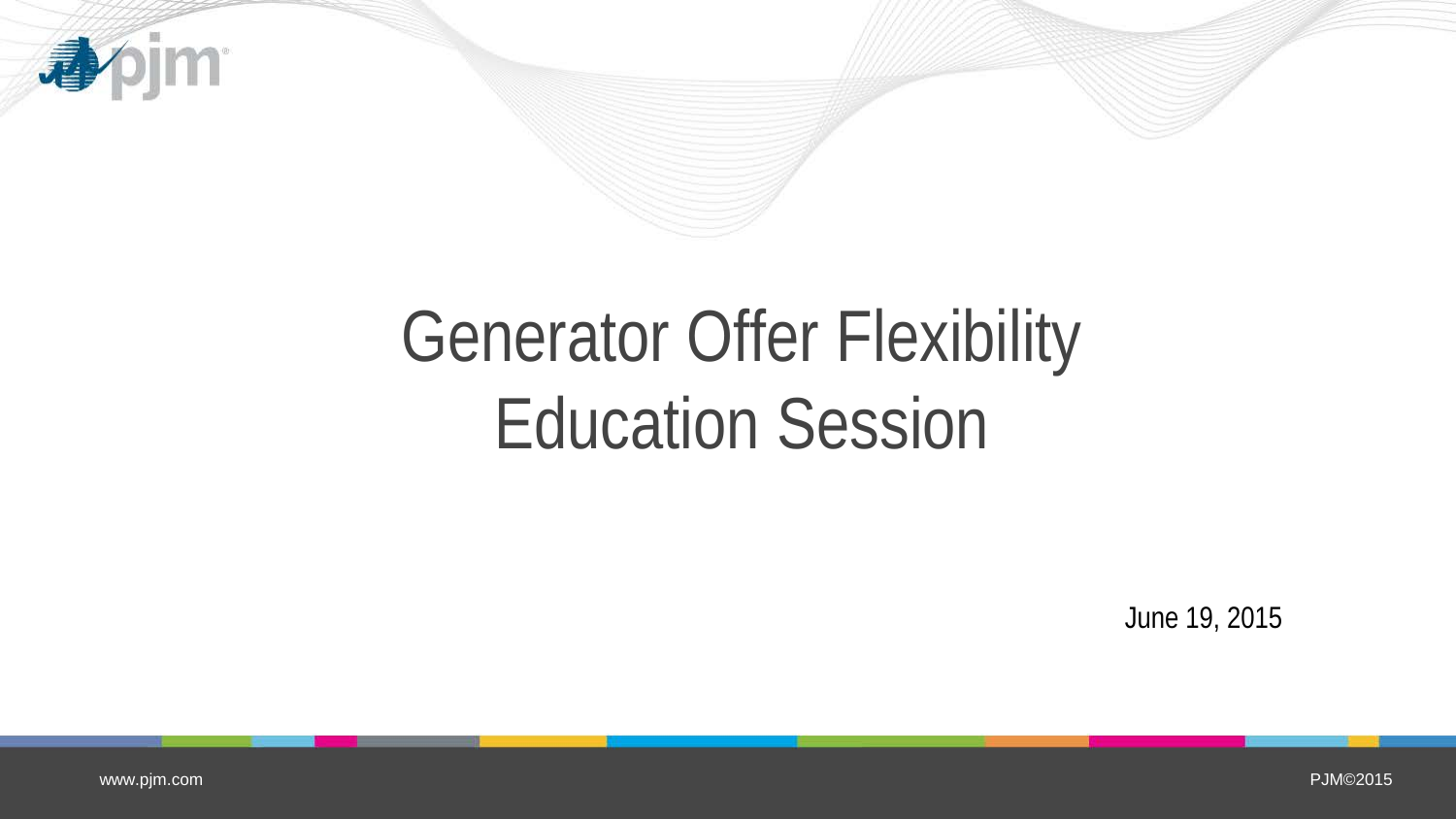

- 1. Generator Offer Procedure Overview
- 2. GUCC Intra-Day Cost-Based Schedule Changing Overview
- 3. Open Q&A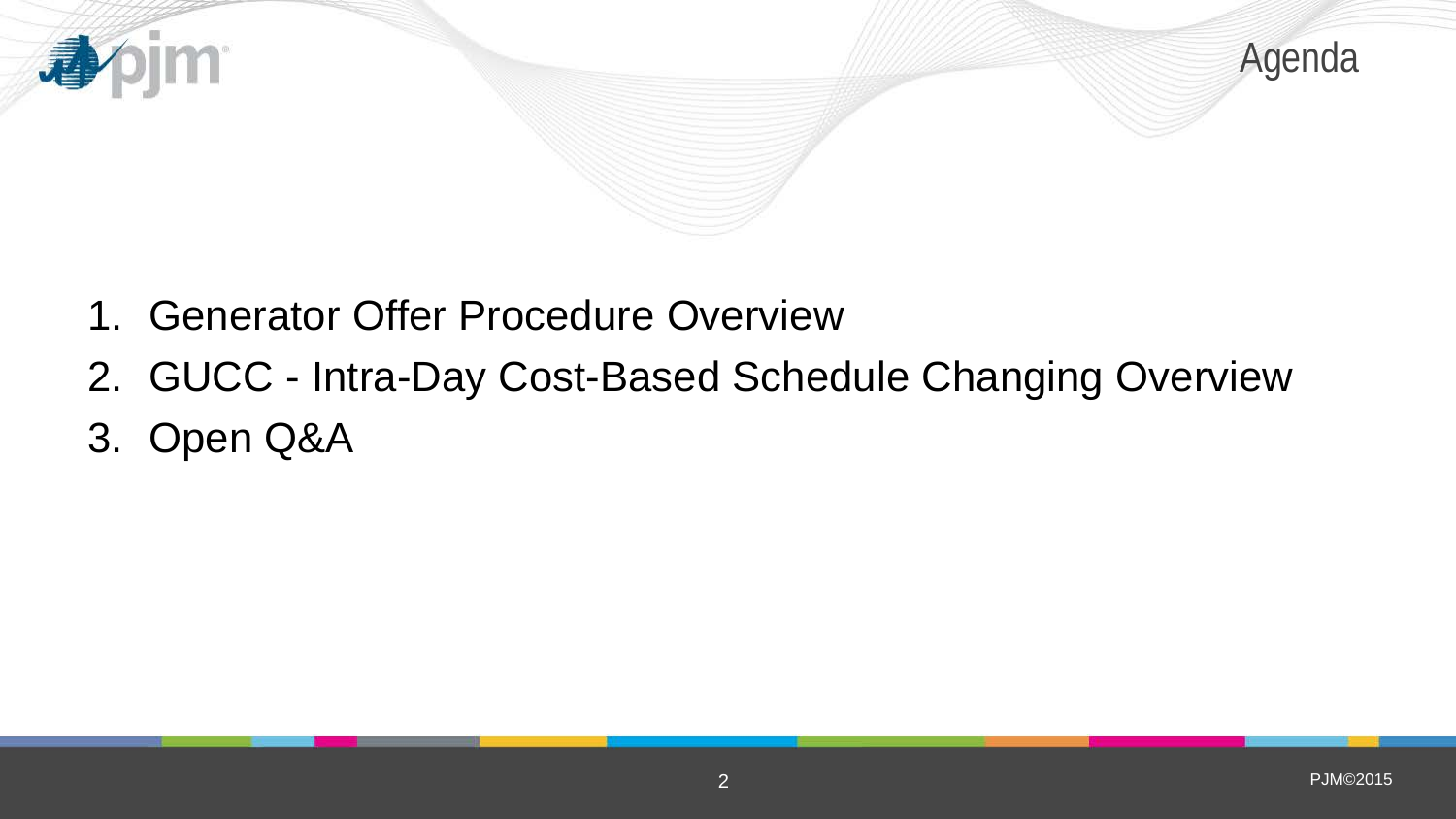

Offer Types

#### **Generation Offer Types**

- Price-based offers
- Cost-based offers
- Price Based offers and Cost Based offers consist of the following:
	- Incremental Offers for Energy (\$/MWh)
	- Start-up Cost (\$/start)
	- No-load Cost(\$/hr)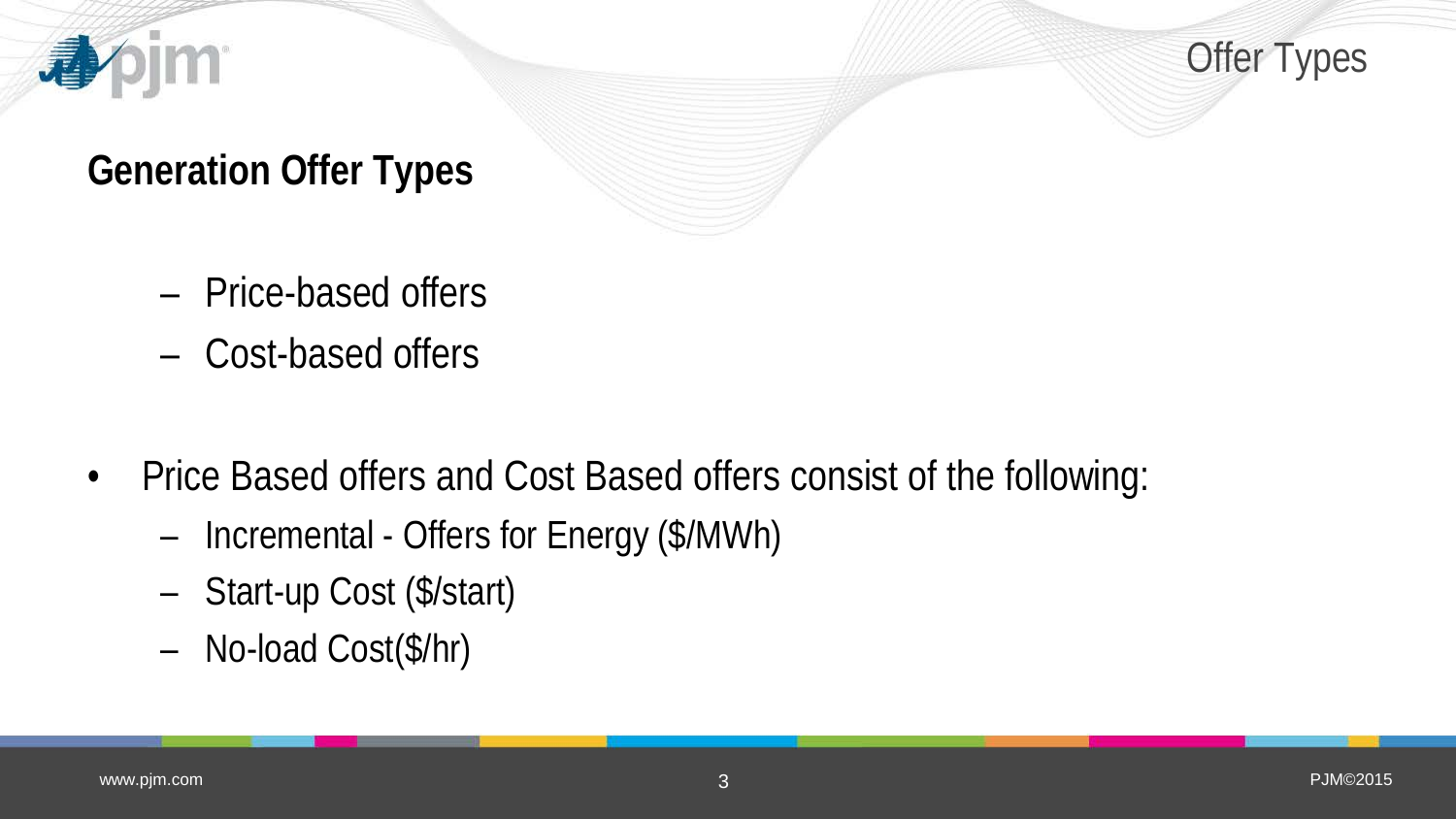

Offer Components

|                                      | <b>Incremental Offers</b>                 | <b>Production Costs</b>               | <b>Operation Parameters</b>                 |
|--------------------------------------|-------------------------------------------|---------------------------------------|---------------------------------------------|
| <b>Price Offer</b>                   | <b>No Limits</b><br>*Capped at \$1000/MWh | <b>No Limits</b>                      | <b>No Limits</b>                            |
| <b>Cost Offers</b>                   | Cost plus 10% adder                       | Cost plus 10% adder Parameter Limited | <b>Schedule</b>                             |
| <b>PLS Offer</b><br>(HWA, CWA, MaxE) | <b>No Limits</b><br>*Capped at \$1000/MWh | <b>No Limits</b>                      | <b>Parameter Limited</b><br><b>Schedule</b> |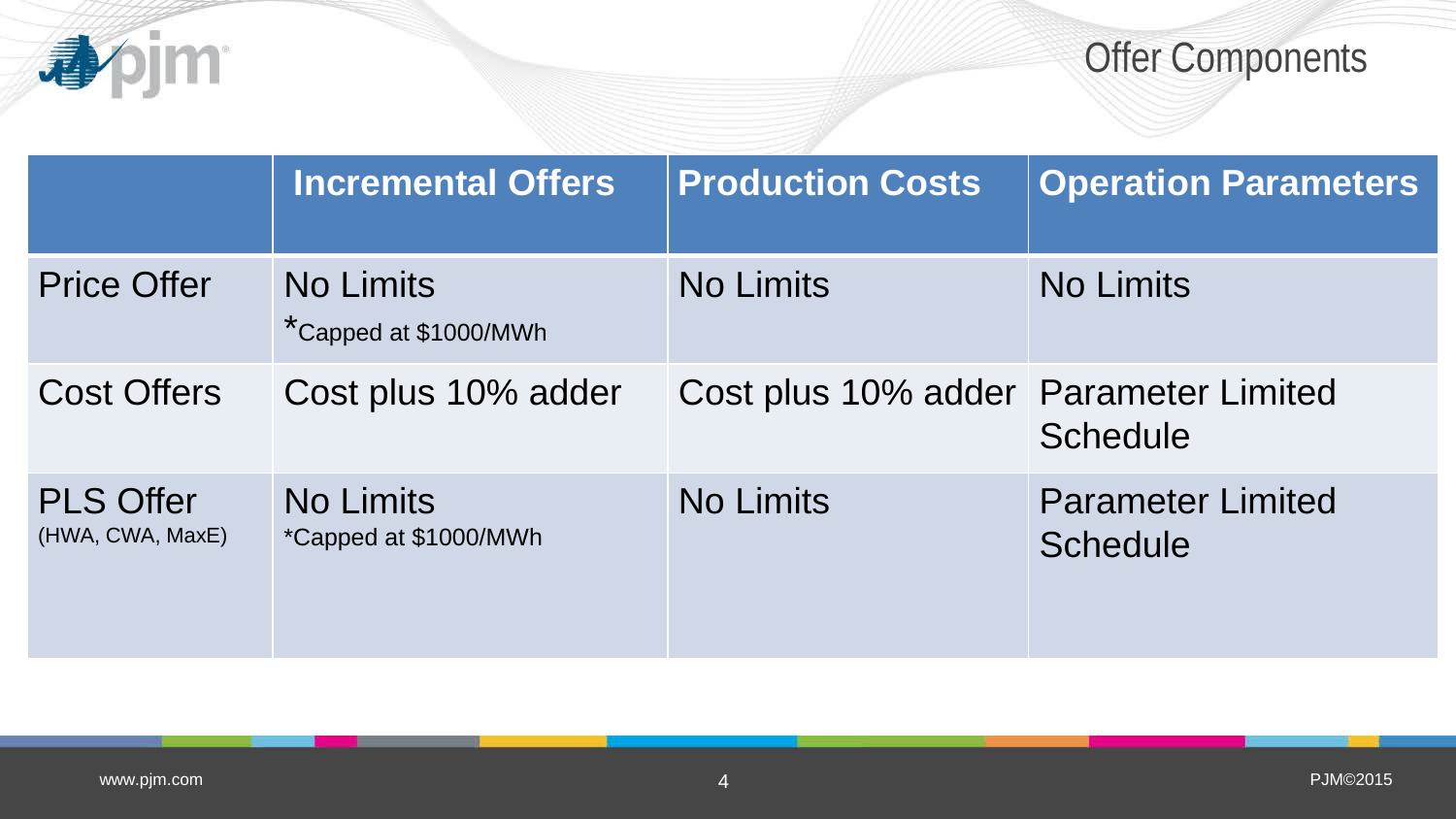#### Generator Offer Procedure

- 1. All bids must be submitted to PJM by 12:00pm of the day prior to the operating day (dayahead)
- 2. At 4:00pm PJM posts the Day-ahead Market hourly schedules and LMPs
- 3. From 4:00-6:00pm market participants can submit revised offers for resources not selected in the first commitment
- 4. Between 6:00pm and the operating day, PJM performs additional resource commitment runs and sends out individual generation schedules updates to those affected

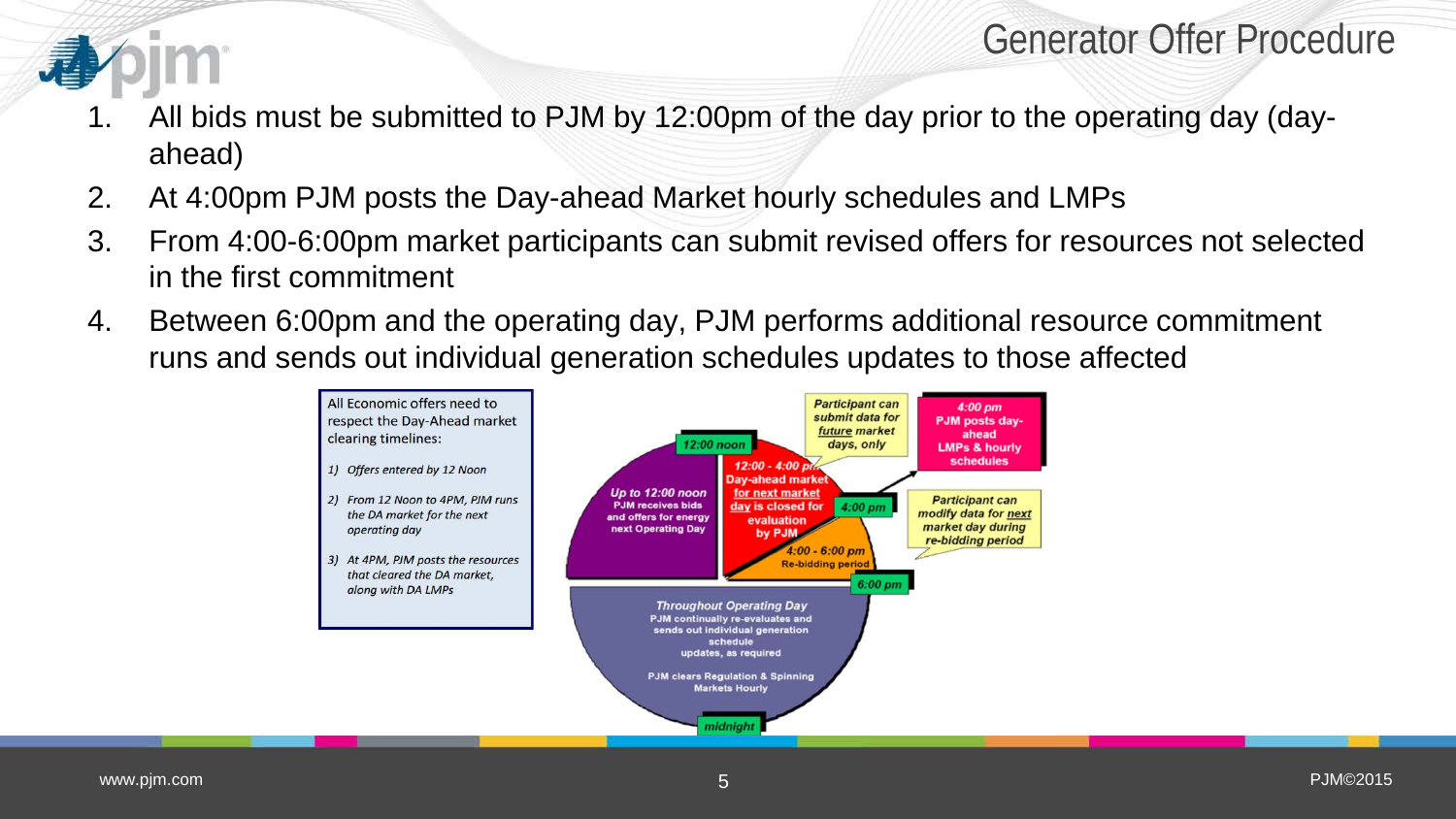

- Generators that are Capacity Resources must submit offers into the Day-ahead Market
- Generators that are Capacity Resources and self-scheduled must submit offer data (in case of emergency procedures call on)
- Once committed in the Day-ahead market, generators will follow the schedule they were cleared on for all committed hours
- If a Generation Capacity Resource is not scheduled in the Dayahead Market, it may revise its offer and submit into the real-time market or self-schedule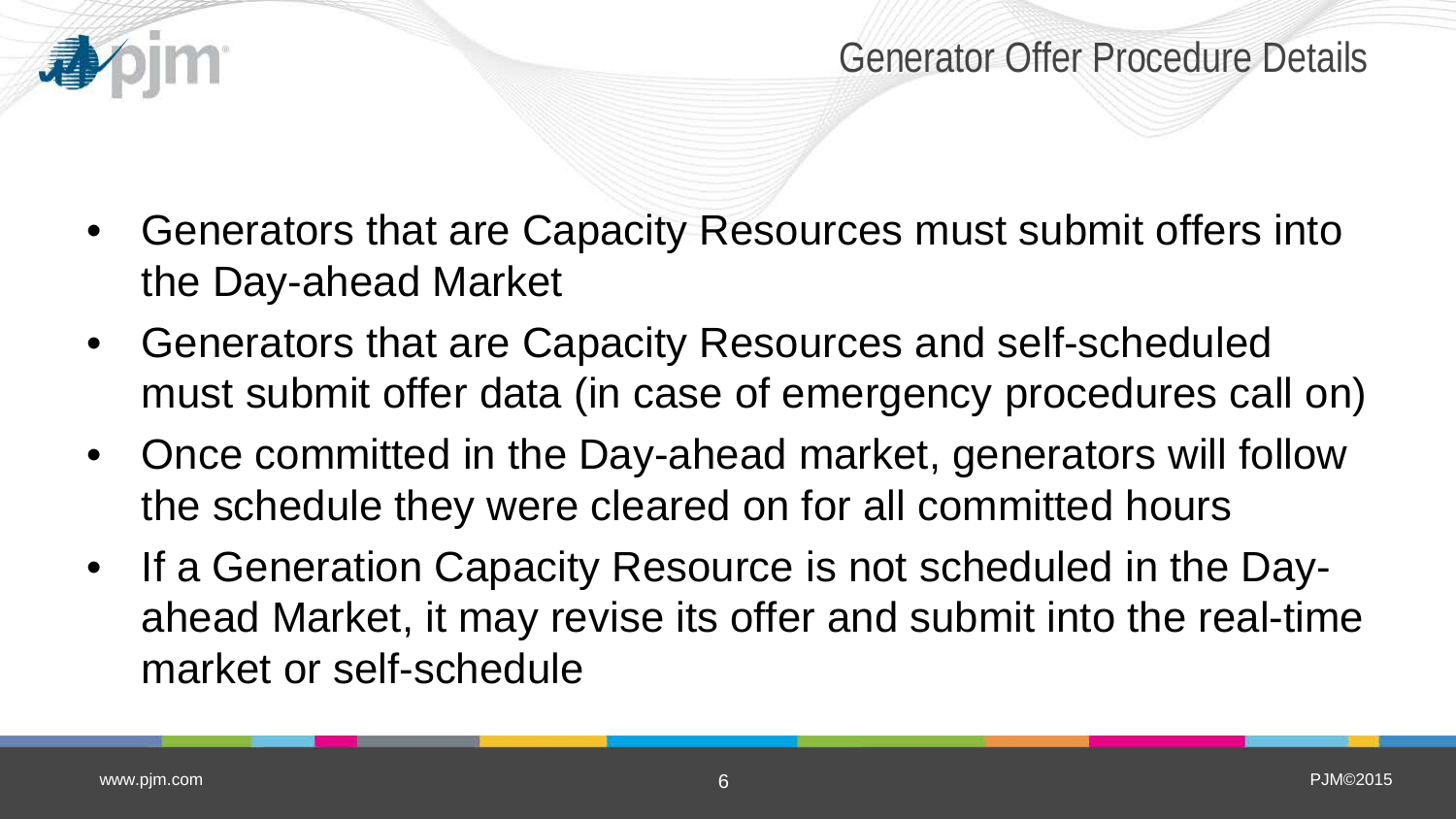

#### Schedules Per Scenario

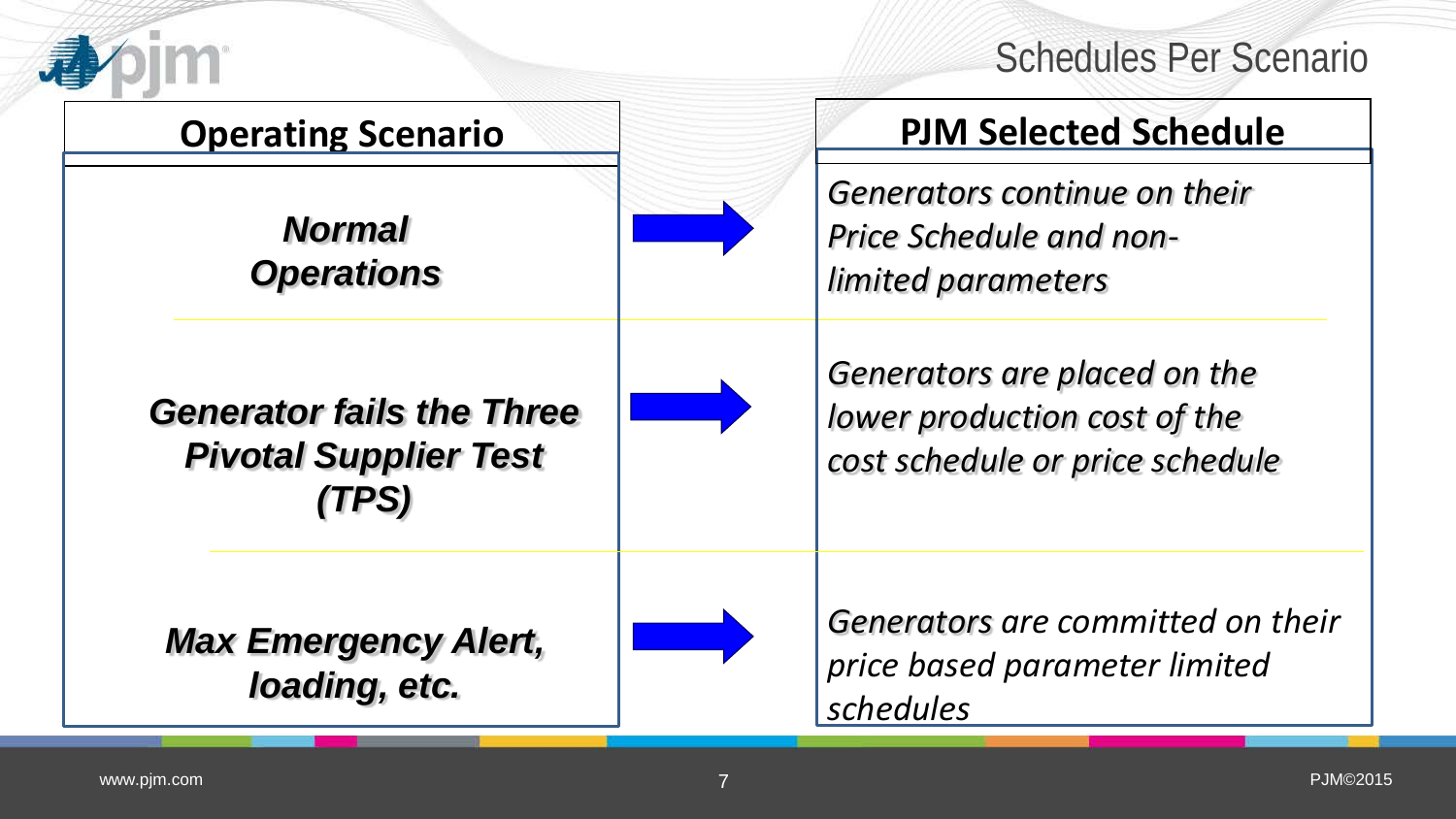

#### GUCC - Intra-Day Cost-Based Schedule Changing Overview

## • Purpose

- Allows generators to more accurately reflect true cost of generation
	- Recognizes potential volatility of gas prices during extreme conditions
- Improves availability of generation during extreme weather
- Ensures LMP is set as accurately as possible
- Process is available 365 days, not just during Cold or Hot Weather Alerts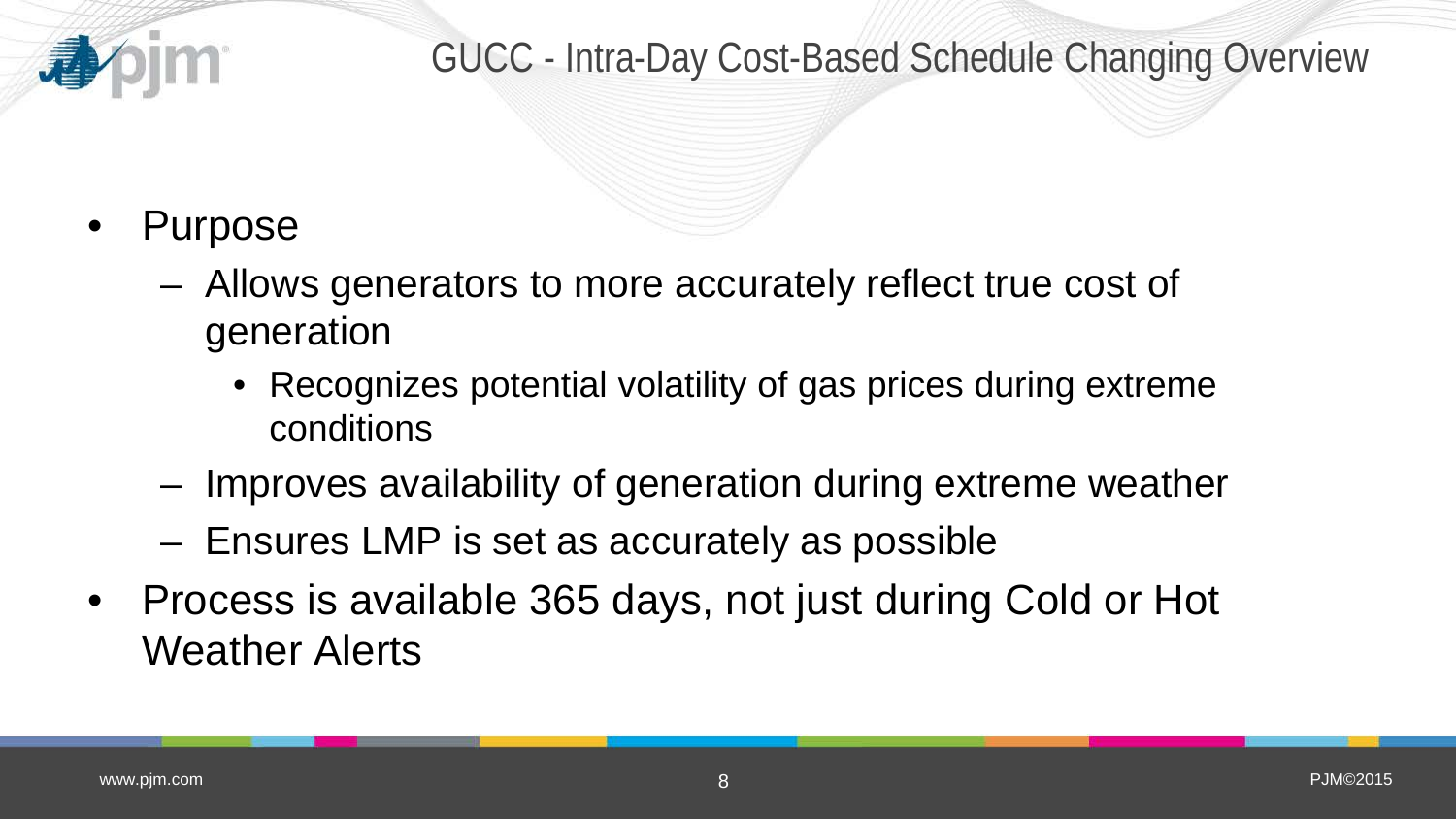## **appim**

## Intra-Day Cost Changing Eligibility

|              | <b>DA Commitment</b>                                                        | <b>RAC Commitment</b>                                                           | <b>No Commitment</b>                                                                                               |
|--------------|-----------------------------------------------------------------------------|---------------------------------------------------------------------------------|--------------------------------------------------------------------------------------------------------------------|
|              | <b>Cost Switching allowed</b><br>after the end of last DA<br>committed Hour | N/A                                                                             | <b>Cost Schedules</b><br>may change hourly<br>Fixed on Schedule<br>$\bullet$<br>when committed                     |
| <b>Steam</b> | <b>Cost Switching allowed</b><br>after the end of last DA<br>committed Hour | <b>Cost Switching</b><br>allowed after the end<br>of last RAC<br>committed Hour | <b>Cost Schedules</b><br>$\bullet$<br>may change hourly<br><b>Fixed on Schedule</b><br>$\bullet$<br>when committed |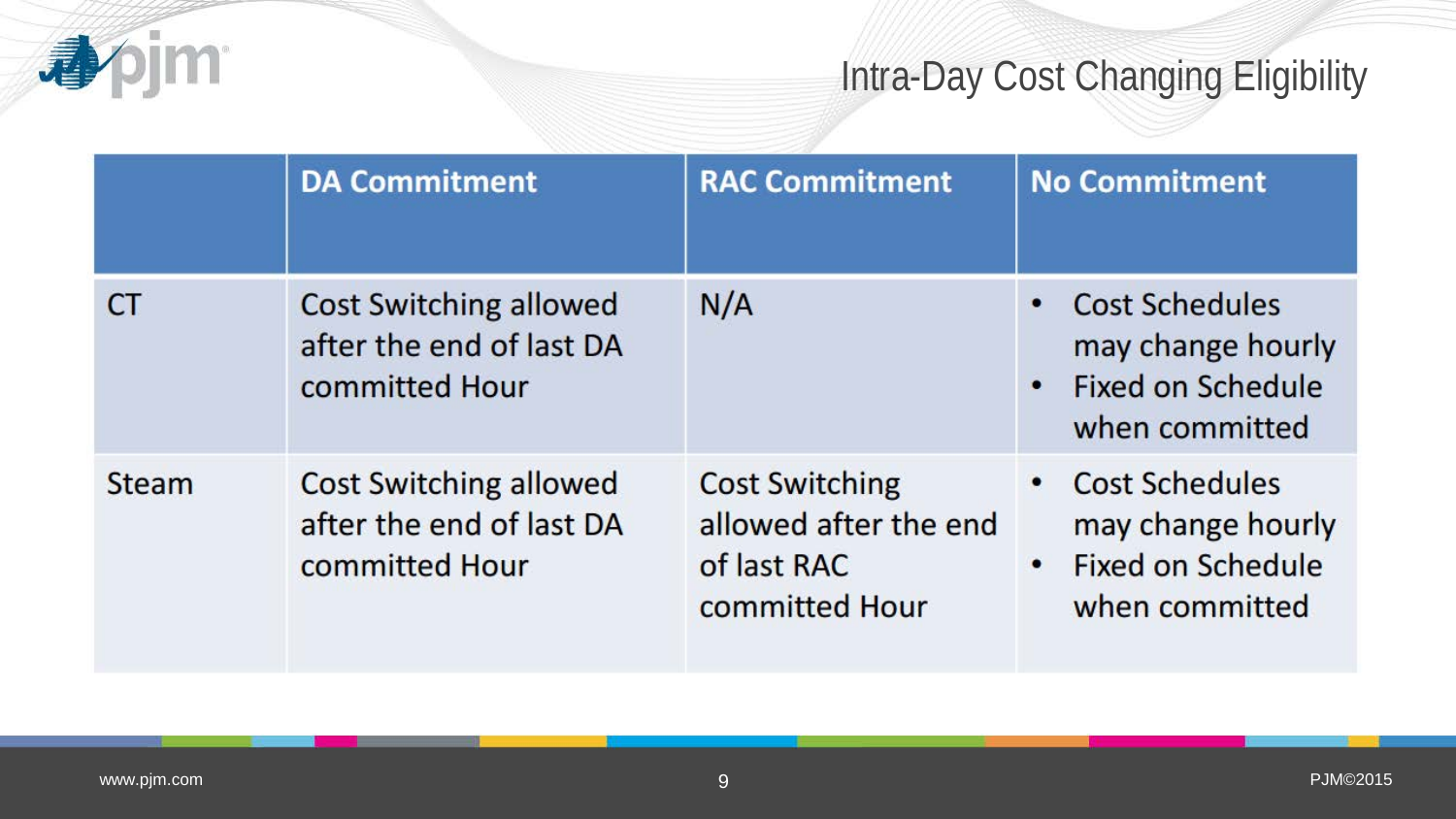

www.pjm.com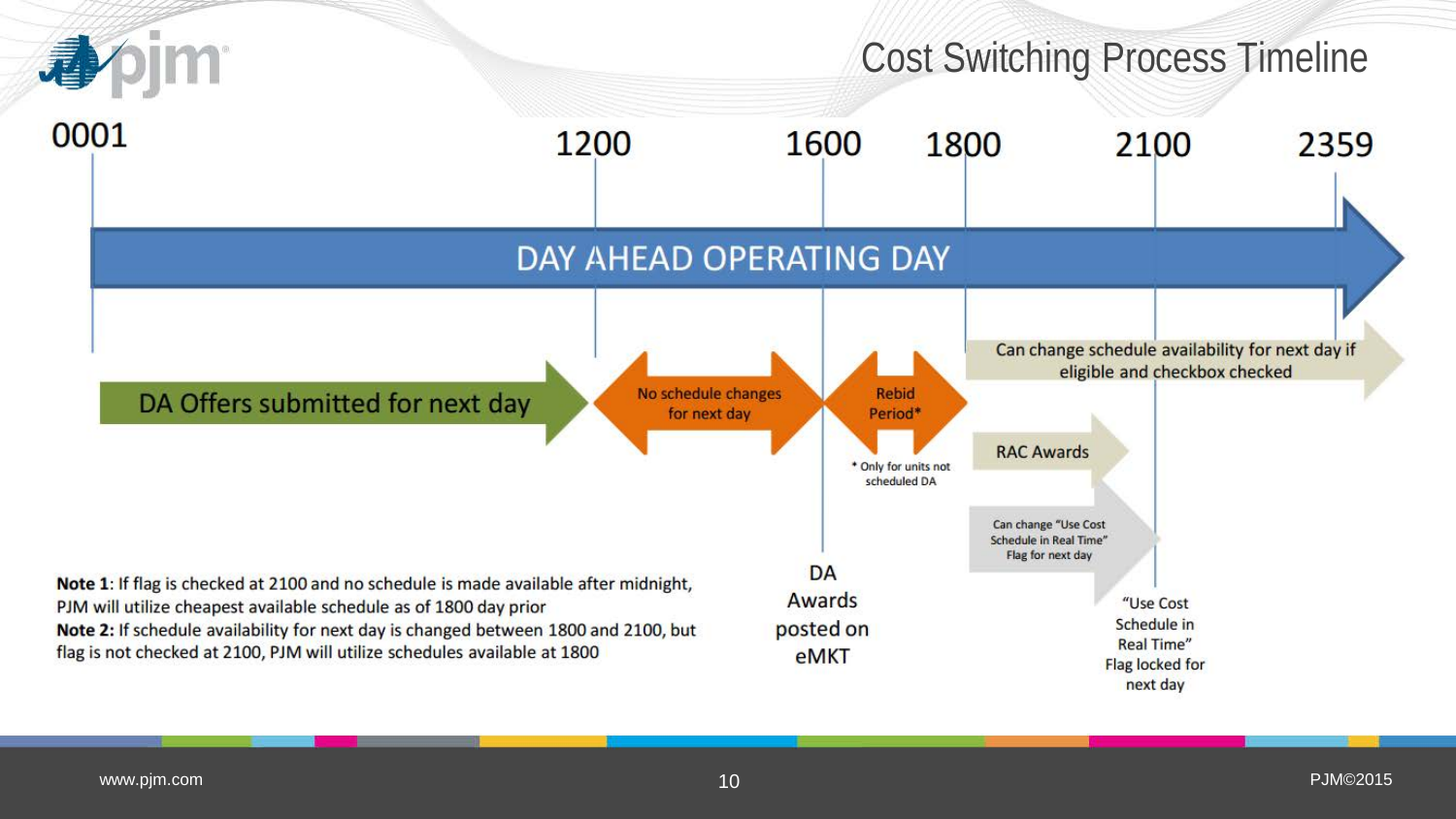

Intra-Day Cost Schedule Changing Details

- 1. Generators utilize the current cost-based schedules to reflect possible costs of generation
- 2. Selecting "Use Cost Schedule in Real-Time" makes price-based schedule unavailable for operating day selected
- 3. Committed resources are unable to change cost-based schedule availability for Day-ahead or RAC committed hours
- 4. Schedules for uncommitted generators can be made available or unavailable hourly to accurately reflect the resource's cost
	- a) Can only change schedule availability three plus hours in advance of operating hour

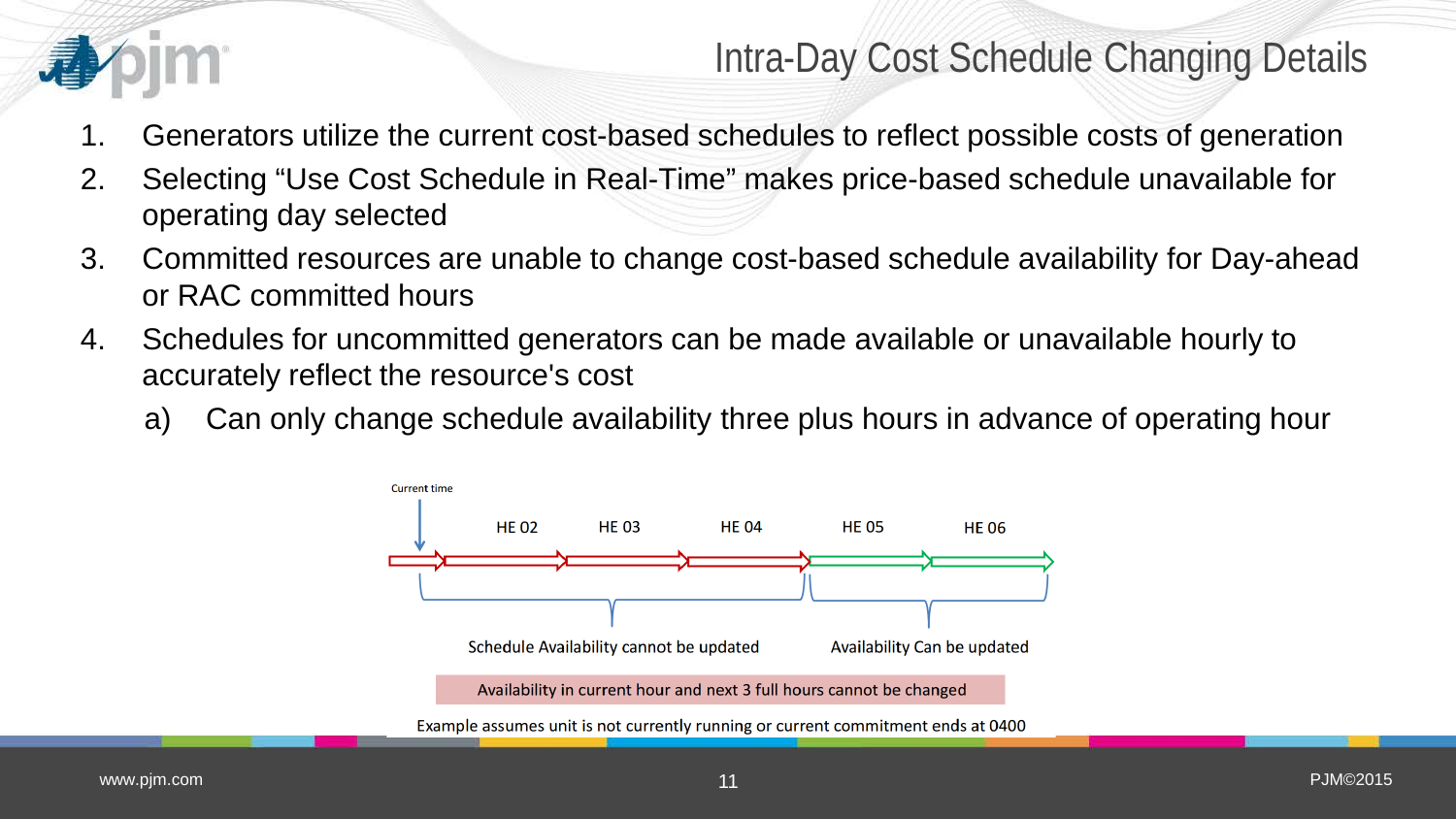

- 5. Units committed in Real Time are unable to change cost-based schedules until released
- 6. Only one cost-based schedule (per fuel type) can be made available each hour